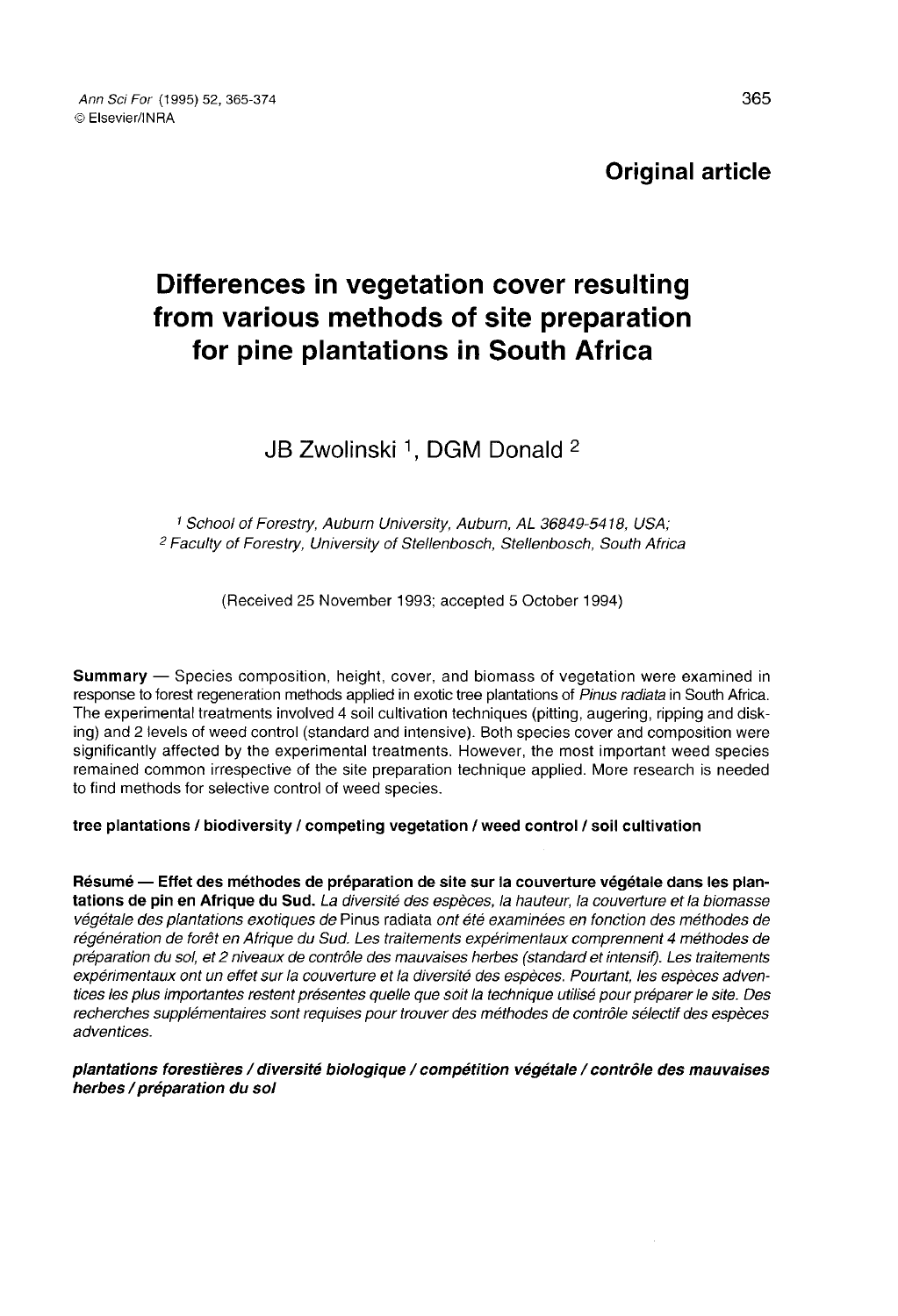## INTRODUCTION

There are about 7 000 species of plants, of which more than half are endemic, in the Cape Province of South Africa. Endemic families include: Bruniaceae (12 genera, 75 species), Geisolomataceae (1 species), Grubbiaceae (2 genera, 5 species), Penaeceae (5 genera, 25 species), Retziaceae (5 genera, 12 species). The other characteristic families are, Ericaceae ( $c$  650 endemic species), Proteaceae (c 320 endemic species), Restionaceae (c 180 endemic species), Rutaceae-Diosmeae (c 150 endemic species) (White, 1983). The prevalent vegetation in the Cape region is fynbos, occurring in the form of 1-3 m tall sclerophyllous shrubland. Apart from some extreme habitats, stands of fynbos contain a mixture of species. Taylor (1972) recorded 121 species of flowering plants from a single 100 m2 homogenous stand. Grasses are uncommon and usually occur in disturbed areas, but were much more abundant before European settlement (Ackocks, 1971). It is now believed that fynbos evolved in the presence of recurrent fires. In the absence of fire, many fynbos species become moribund and die. Therefore, some species became almost extinct due to protection against fire, and today, controlled fires are applied to preserve fynbos. There are also large patches of indigenous forests preserved in this region. Plateau forest is a high, evergreen and mixed forest, composed of dominant tree species such as Olea capensis subsp macrocarpa, Podocarpus latifolius and P falcatus, Platylophys trifoliatus, and Apodytes dimidiata. Trichocladus crinitus, Rhumora adiantiformis, and Blechnum punctulatum are the major understory species. In the moist forest type, the most common species are Cunonia capensis and Platylophys trifoliatus.

The indigenous forest was heavily exploited in the past, especially for Ocotea bullata and Podocarpus spp timber, but timber production from indigenous forests was not sufficient to satisfy the demand. Establishment of exotic tree plantations during the last century resulted in suppression of natural vegetation ("weeds") on extensive areas. Large areas of fynbos have been invaded by aliens introduced for land reclamation or timber production, but most disturbance occurred at afforestation when indigenous vegetation was burnt and the land ploughed. Not only did it take longer for the vegetation to re-establish itself, but also a single society returned on the ploughed ground compared to at least 6 societies after spot hoeing ("pitting") (Donald and Schönau, 1963). Species diversity of indigenous vegetation was further reduced once exotic tree species formed a closed canopy (Cowling et al, 1976; Richardson and van Wilgen, 1986). Other silvicultural treatments, such as controlled burning under the canopy of mature trees, altered the composition and spread of the vegetation (Vlok and de Ronde, 1989).

However, after harvesting, re-establishment of exotic plantations is usually impeded by rapid regeneration of competing vegetation. Immediate timber production goals can be achieved by vegetation control ("weeding"), but continued suppression of native plant species can have a harmful ecological impact on long-term site quality and productivity (Rapp, 1983; Versveld and van Wilgen, 1986). Usually, large amounts of water and nutrients are released after harvesting timber. These resources are utilized efficiently by the species that invade first in a succession. Such species are usually characterized by rapid growth rates and high rates of nutrient absorption, thus minimizing nutrient losses from the ecosystem (Chapin, 1993). These species are shortlived and are eventually replaced by woody plants. Very few, if any, dominant species are able to utilize all the resources of any area or preserve those that they do not use for themselves (Grubb, 1977). Preservation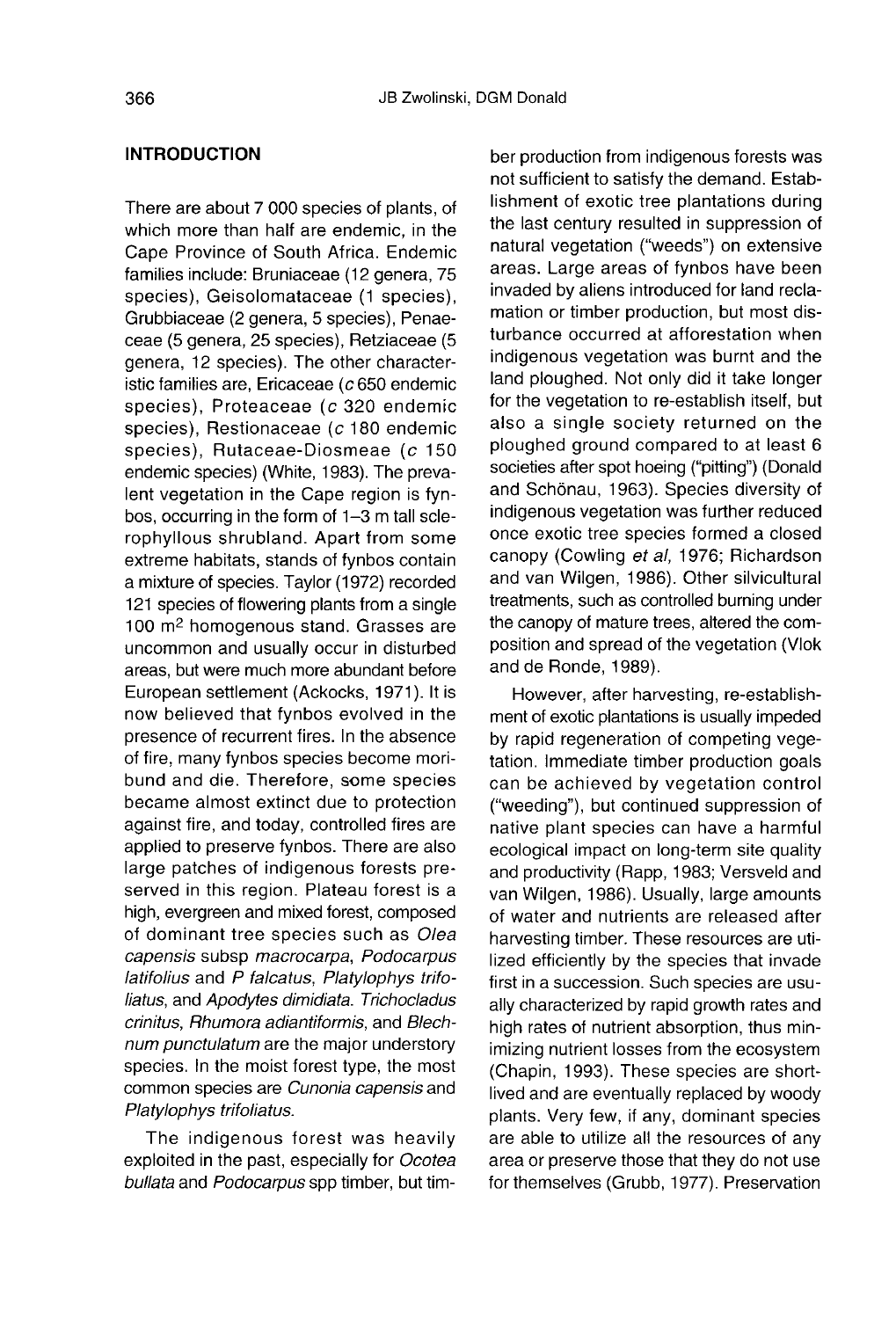of the resources by the vegetation is enhanced by succession (Odum, 1969; Vitousek and Reiners, 1975) and diversity (Auclair, 1983). Therefore, it seems important to minimize the impact of silvicultural treatments on the composition and cover of the natural vegetation while reducing competition to levels that allow adequate timber production at the same time.

This article examines changes in species composition, height, area cover and biomass of competing vegetation in response to forest regeneration methods applied after harvesting the first rotation of trees. The objectives are limited to the major species and potential competitors. It is suspected that more intensive silvicultural treatments reduce diversity and abundancy of the vegetation cover while aggravating the potential for spread of noxious weeds. The effect of reduced competition on tree survival and growth is provided by Zwolinksi et al (1994).

#### STUDY AREA AND METHODS

The study was located on the Tsitsikamma plateau in the southern Cape Province (34° 01'S, 24° 01'E, 200 masl). In the 1950s, almost 2 000 ha of indigenous vegetation were cleared and most sites were planted with pines. From the north, this plantation is surrounded with fynbos preserved on extensive areas in the Outeniqua and Tsitsikamma Mountains while its southern border is formed by indigenous forest growing on the cliffs of the Tsitsikamma National Park. Soils of the experimental area are relatively uniform, moderately deep and are classified with the South African Binomial Classification as a Kroonstad-Oakleaf intergrate (MacVicar, 1990) which is equivalent to ochric Planosol of the FAO classification (MacVicar et al, 1977). The topsoils are very fine textured loam or silt loam. There is an abrupt transition to a gleyed yellow clay at a depth of 0.8 m. The soils are hydromorphic and perched water tables occur due to gently undulating topography and the presence of an impervious clay subsoil. In the experimental block, the previous crop was Pinus pinaster established in 1951. In 1989, P radiata was planted after the 1st rotation had been harvested, producing at felling 245 m<sup>3</sup>/ha of good quality timber. In this region, P radiata is preferred for timber production if fertilizer is applied on phosphorus deficient sites. It is anticipated that timber production will increase by 40% due to appropriate species choice, intensive silviculture, and fertilization.

A split-split-plot design was used in a factorial combination to compare 4 methods of soil cultivation (whole plots), 2 levels of weed control (subplots), and 2 size classes of planting stock (sub-subplots). For the purpose of this study, the seedling grade treatment was not taken into consideration because the impact of the seedling grade on vegetation regeneration and growth is minimal within the 1 st year after planting. Soil cultivation treatments included pitting, augering, ripping (subsoiling), and ripping and disk-ploughing. Pitting is the standard site preparation procedure in the region and involves digging a pit (45 cm wide and 20 cm deep) with a hoe. Augering produced a planting pit (45 cm wide and 40 cm deep) with a 2-man mechanical soil auger (Sthil BT 308). Both treatments were applied in May 1989. Ripping (to 60 cm depth) on parallel planting lines (spaced at 2.7 m) was done with a D7 bulldozer equipped with a 1-tooth subsoiler. The most intensive treatment involved ripping on planting lines, disk-ploughing (to 25 cm depth on average) and disk-harrowing of the whole area. Ripping and ploughing were preceded by manual removal of slash and destumping with a Bellaco Destumper mounted on a tractor. Ripping and ploughing treatments were applied in July 1989. Weeds were controlled either with the standard method (slashing of weeds at planting and 1 year later to prevent overtopping of the planted trees) or with intensive ("total") weed control which involved hoeing and pulling of the vegetation and application of herbicides. Chemical weed control included broadcast applications of glyphosate at 2 kg ae/ha 3 and 1 months before planting, and a broadcast application of hexazinone at 2 kg ai/ha 7 months 100 trees were planted at 2.7 m spacing and fertilized with 208 g/tree of superphosphate (10.5% P) in September 1989. The size of the whole-plot and the subplot was 0.2916 and 0.1458 ha, respectively. In total, 4 replications of this experiment were established on 4.6656 ha area.

A pilot survey of forest floor vegetation was conducted before and after harvesting of the previous crop, by laying a transect in the compart ment and identifying plants that occurred along it. In the experimental plots, vegetation was sur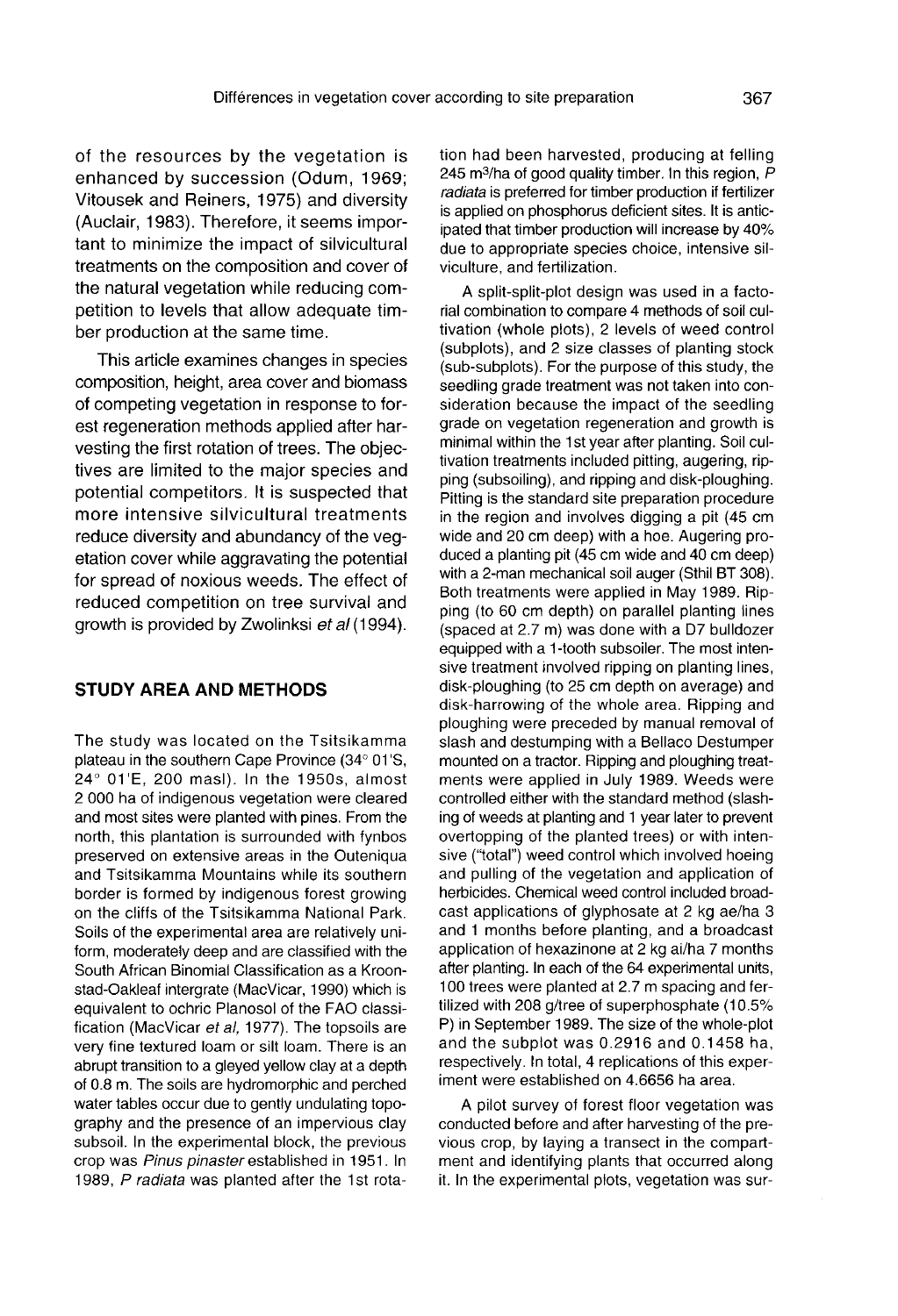veyed before (28 April 1989) and after (1 February 1990) treatment application, and 1 year after planting (26 September 1990). During the postharvesting surveys, 5, 1 m2 circular sampling plots were established at random in every subplot. Total vegetation cover was estimated as percentage area covered with live vegetation. Height of the vegetation was recorded as the average height of the estimated major plant biomass component within the 1 m2 plots. The major species, that is, the species which contributed at least 25% to the total plant biomass of each sample, were identified. Vegetation was harvested on a 0.25 m2 circular area of each sample plot and bulked within a subplot. Dry biomass of each sample was recorded.

Species composition was classified using the 2-way indicator species analysis Twinspan (Hill, 1979). In a phytosociological context, the data matrix consisted of cross classification of subplots between the major species and soil cultivation combined with weed control treatments (samples). In this method, a classification of the samples is used to obtain a classification of the species according to their habitat preference. The 2 classifications are then used together to obtain a 2-way table that expresses the species' synecological relations. Within each survey, 2 groups of treatments were defined by 2 distinctive groups of species (a and c). The 3rd group of vegetation (group b) consisted of species common for both groups of treatments. The vegetation cover, height, and biomass were compared with analysis of variance. The means for specific treatment levels were tested with Tukey HSD test. Details regarding sampling procedure and statistical analysis are discussed by Zwolinksi (1992).

# RESULTS AND DISCUSSION

The mature stands of the exotic tree species suppressed natural vegetation. However, the number of species recorded 6 months after harvesting increased by 72%, that is, from 46 under the stand conopy to 79 in the cleared field (table I). It is suggested that some of the species regenerated from seed stored in the soil (eg, Asteraceae) or rhizomes (eg, Pteridium aquilinum), while others invaded exposed soil from the surrounding openings (eg, Taraxacum officinale).

Frequencies of occurrence of the major species in the sample plots during the 3 post-harvesting surveys is shown in table II. In general, the number of species and occurrence frequency increased after site preparation. One year after planting, however, fewer species were recorded, but frequency of occurrences generally increased. Within the 1st year after treatment, the plant species reacted in various ways and could be divided into the following principal groups:

i) species which occurred more frequently after treatment application (Rubus pinnatus, Pteridium aquilinum, Themeda triandra, Senecio sp, Psoralea ensifolia, Helichry sum petiolare);

ii) species which were initially stimulated, but later became suppressed (Taraxacum officinale, Centella coriacea, Helichrysum cymosum, Pentaschistis angustifolia);

iii) species which were initially suppressed by the treatments, but later recovered (Hypoxis villosa, Tetraria cuspidata, Pinus pinaster, Oxalis sp, Galopina circeoides);

iv) species which declined after treatment application (Andropogon appendiculare, Erharta calycina, Myrica serrata, Halleria lucida, Cymbopogon marginatus).

A decrease in the number of species, but an increase in occurrence frequency may indicate domination of the communities by some of the species better adapted to the site conditions modified by the site preparation methods. Perennials such as Rubus pinnatus, Pteridium aquilinum, Helichrysum spp and grasses became dominant species because they can accumulate resources and suppress other species. These species can be controlled by a pre-harvesting burn (Vlok and de Ronde, 1989). Frequency of natural regeneration of Pinus pinaster was initially reduced by hand pulling, but new regeneration resulted from abundant seed reserves in the soil. Clearly, the major effort to control competing vegetation should concentrate on species of the groups (i) and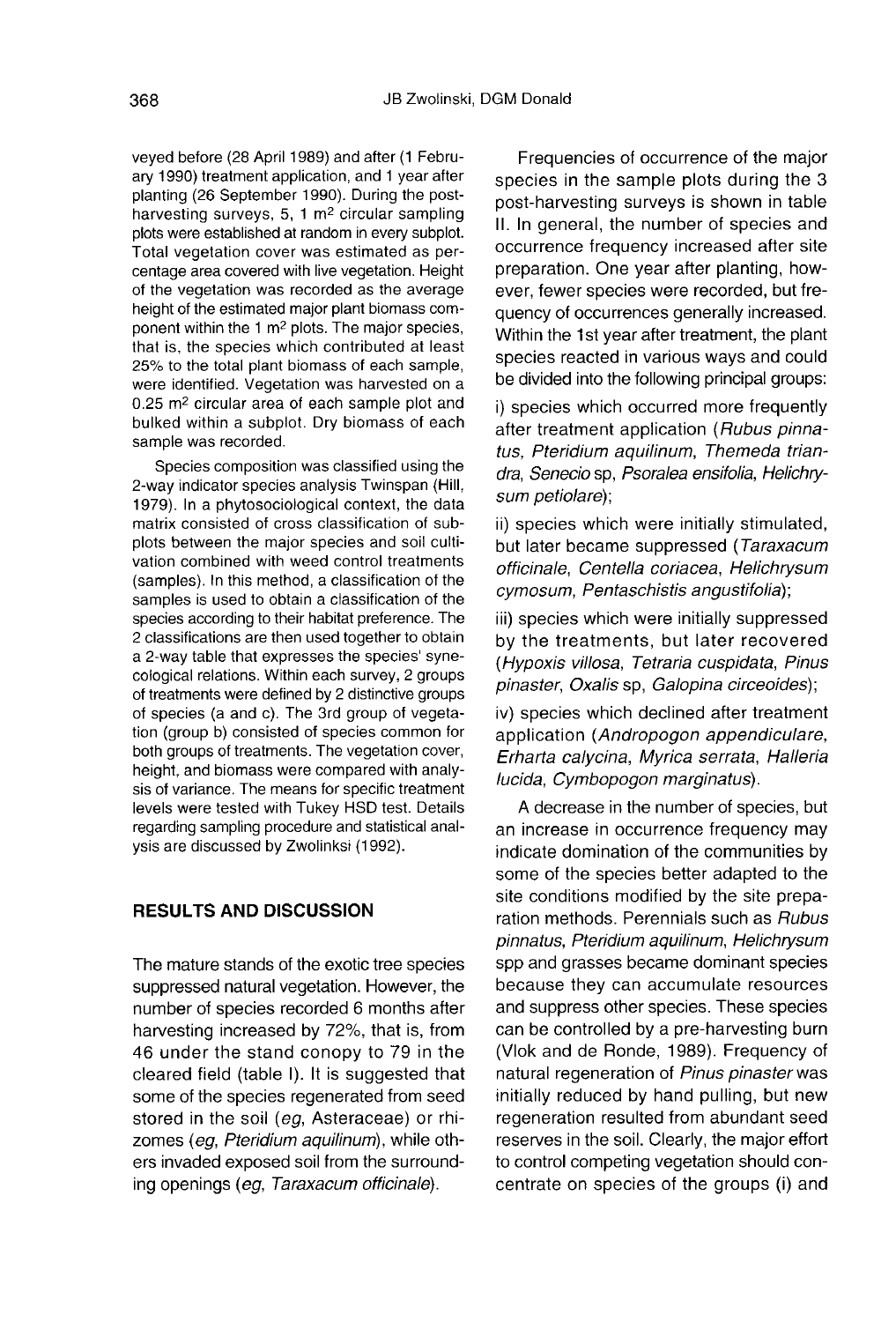Table I. A list of species recorded in the experimental area at Blueliliesbush before and after clearfelling.

|                              | contract and a           | the second company of the second |
|------------------------------|--------------------------|----------------------------------|
| Before and after             | After only               |                                  |
|                              |                          |                                  |
| Acacia mearnsii *            | Alectra sessiliflora     |                                  |
| Acacia melanoxylon *         | Andropogon triandra      |                                  |
| Andropogon appendiculare     | Argyrolobium sp          |                                  |
| Arctotheca calendula         | Asclepias sp             |                                  |
| Berzelia intermedia          | Aspalathus sp            |                                  |
| Centella coriacea            | Blechnum sp              |                                  |
| Chrysanthemoides monilifera  | Bobartia orientalis      |                                  |
| Cliffortia burchellii        | Brachylaena glabra       |                                  |
| Conyza scabrida              | Caesia contorta          |                                  |
| Cymbapogon marginatus        | Eragrostis curvula       |                                  |
| Cynodon dactylon             | Erica sp                 |                                  |
| <i>Epischoenis</i> sp        | Ficinia sp               |                                  |
| Erharta calycina             | Gnidia francisci         |                                  |
| Erica copiosa                | Helichrysum sp           |                                  |
| Eriospermum sp               | Indigofera flabellata    |                                  |
| Galopina circaeoides         | Lachenalia rosea         |                                  |
| Gnidia juniperifolia         | Lobelia neglecta         |                                  |
| Halleria lucida              | Merxmuellera cincta      |                                  |
| Helichrysum petiolare        | Metalasia muricata       |                                  |
| Helichrysum cymosum          | Monopsis unidentata      |                                  |
| Hypoxis villosa              | Pellaea viride           |                                  |
| Kniphofia uvaria             | Pentameris sp            |                                  |
| Leucadendron eucalyptifolium | <i>Podalyria</i> sp      |                                  |
| Leucospermum cuneiforme      | <i>Polygala</i> sp       |                                  |
| Myrica serrata               | <i>Restio</i> sp         |                                  |
| Oxalis sp                    | Rhodocoma gigantea       |                                  |
| Penaea cneorum               | Schizaea pectinata       |                                  |
| Pentaschistis angustifolia   | <i>Sonchus</i> sp        |                                  |
| Pinus pinaster *             | <i>Solanum</i> sp        |                                  |
| Podalyria burchellii         | Taraxacum officinale     |                                  |
| Priestleya hirsuta           | Tarchonantus camphoratus |                                  |
| Psoralea ensifolia           | Ursinea anthemoides      |                                  |
| Pteridium aquilinum          | Vellarophytum sp         |                                  |
| Pterocelastrus tricuspidatus |                          |                                  |
| Restio triticeus             |                          |                                  |
| Rhus Iucida                  |                          |                                  |
| Rubus pinnatus               |                          |                                  |
| Secamone alpini              |                          |                                  |
| Senecio juniperinus          |                          |                                  |
| Senecio lineatus             |                          |                                  |
| Stenotaphrum secundatum      |                          |                                  |
| Tetraria capillacea          |                          |                                  |
| Tetraria cuspidata           |                          |                                  |
| Themeda triandra             |                          |                                  |

\* exotic species of trees.

Vernonia mespiliformis Watsonia knysnana

المتعاون والمستشر

 $\label{eq:1} \begin{array}{lllllllllllll} \hline \textbf{1} & \textbf{1} & \textbf{1} & \textbf{1} & \textbf{1} & \textbf{1} & \textbf{1} & \textbf{1} & \textbf{1} & \textbf{1} & \textbf{1} & \textbf{1} & \textbf{1} & \textbf{1} & \textbf{1} & \textbf{1} & \textbf{1} & \textbf{1} & \textbf{1} & \textbf{1} & \textbf{1} & \textbf{1} & \textbf{1} & \textbf{1} & \textbf{1} & \textbf{1} & \textbf{1} & \textbf{1} & \$ 

 $\label{eq:1.1} \frac{1}{2} \left( \frac{1}{2} \left( \frac{1}{2} \right) \right) \left( \frac{1}{2} \left( \frac{1}{2} \right) \right) \left( \frac{1}{2} \left( \frac{1}{2} \right) \right)$ 

المتحدث الساعاسات السنادعيات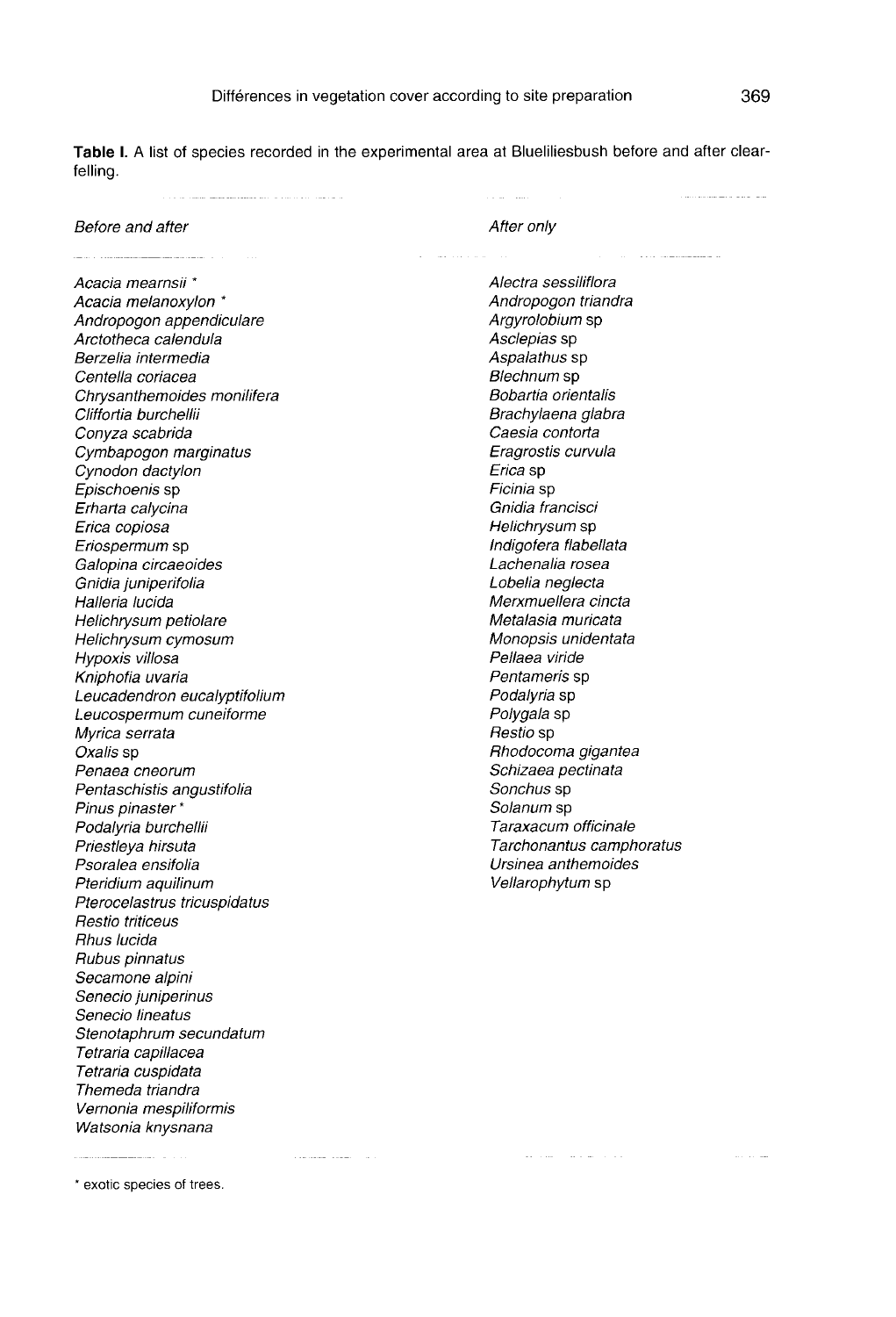Table II. Frequency of the major species recorded in 160 random sampling plots established in the experimental area before (28.04.89) or after (01.02.90) soil cultivation, and 1 year after planting  $(26.09.90)$ .

|                            |                | Date of survey             |          |                             |                |
|----------------------------|----------------|----------------------------|----------|-----------------------------|----------------|
| 28.04.89                   |                | 01.02.90                   | 26.09.90 |                             |                |
| Rubus pinnatus             | 18             | Rubus pinnatus             | 38       | Rubus pinnatus              | 33             |
| Pinus pinaster             | 17             | Taraxacum officinale       | 27       | Senecio sp                  | 31             |
| Hypoxis villosa            | 13             | Pteridium aquilinum        | 16       | Pteridium aquilinum         | 21             |
| Andropogon appendiculare   | 10             | Senecio juniperinus        | 16       | Themeda triandra            | 20             |
| Pteridium aquilinum        | 9              | Helichrysum petiolare      | 13       | Taraxacum officinale        | 16             |
| Erharta calycina           | 8              | Themeda tiandra            | 13       | Tetraria cuspidata          | 15             |
| Myrica serrata             | 8              | Centella coriacea          | 11       | Helichrysum petiolare       | 12             |
| Senecio lineatus           | 7              | Erharta calycina           | 10       | Hypoxis villosa             | 12             |
| Helichrysum petiolare      | 6              | Psoralea ensifolia         | 7        | Psoralea ensifolia          | 12             |
| Themeda cuspidata          | 6              | Helichrysum cymosum        | 6        | Oxalis sp                   | 10             |
| Centella coriacea          | 4              | Hypoxis villosa            | 6        | Lobelia neglecta            | 9              |
| Galopina circeoides        | 3              | Pentaschistis angustifolia | 6        | Pinus pinaster              | 8              |
| Helleria lucida            | 3              | Monopsis unidentata        | 4        | Centella coriacea           | $\overline{7}$ |
| Senecio juniperinus        | 3              | Myrica serrata             | 4        | Galopina circaeoides        | 7              |
| Cymbapogon marginatus      | $\overline{c}$ | Pinus pinaster             | 4        | Caesia contorta             | 3              |
| Pentaschistis angustifolia | $\overline{c}$ | Ficinia sp                 | 3        | Erica calycina              | 3              |
| Themeda triandra           | 2              | Senecio lineatus           | 3        | Helichrysum cymosum         | 3              |
| Acacia mearnsii            | 1              | Tetraria capillacea        | 3        | Chrysanthemoides monalifera | $\overline{c}$ |
| Leucospermum cuneiforme    | 1              | Tetraria cuspidata         | 3        | Halleria lucida             | $\overline{c}$ |
| Oxalis sp                  | 1              | Cymbapogon marginatus      | 2        | Hellichrysum sp             | 2              |
| Psoralea ensifolia         | 1              | Helichrysum sp             | 2        | Myrica serrata              | $\overline{2}$ |
| Secamone alpini            | 1              | Sonchus sp                 | 2        | Acacia mearnsii             | 1              |
| Cliffortia burchellii      | 1              | Asclepias sp               | 1        | Epischoenis sp              | 1              |
| Cynodon dactylon           | 1              | Aspalathus sp              | 1        | Erica sp                    | 1              |
| Stenotaphrum secundatum    | 1              | Brachylaena glabra         | 1        | Pentaschistis angustifolia  | 1              |
| Kniphofia uvaria           | 1              | Galopina circaeoides       | 1        | Podalyria sp                | 1              |
|                            |                | Halleria lucida            | 1        | Rhus Iucida                 | 1              |
|                            |                | Indigofera flabellata      | 1        | Secamone alpini             | 1              |
|                            |                | Lobelia neglecta           |          |                             |                |
|                            |                | Merxmuellera cincta        |          |                             |                |
|                            |                | Pentameris sp              |          |                             |                |
|                            |                | Rhus lucida                |          |                             |                |
|                            |                | Solanum sp                 |          |                             |                |
|                            |                | Tarchonantus camphoratus 1 |          |                             |                |
|                            |                | Vellaropythum sp           | 1        |                             |                |

(iii). Rubus pinnatus, Senecio sp, Pteridium aquilinum, Tetraria cuspidata, Helichrysum petiolare, Pinus pinaster, Themeda triandra, and Psaralea ensifolia are believed to be among the most competitive species retarding the establishment of commercial tree species in this region.

Grouping of the plant species for the treatment plots (table III) showed that the experimental area demarcated for ripping and augering combined with total weed control was covered with specific plant species (group c) which were only sporadically recorded in plots allocated to the other treat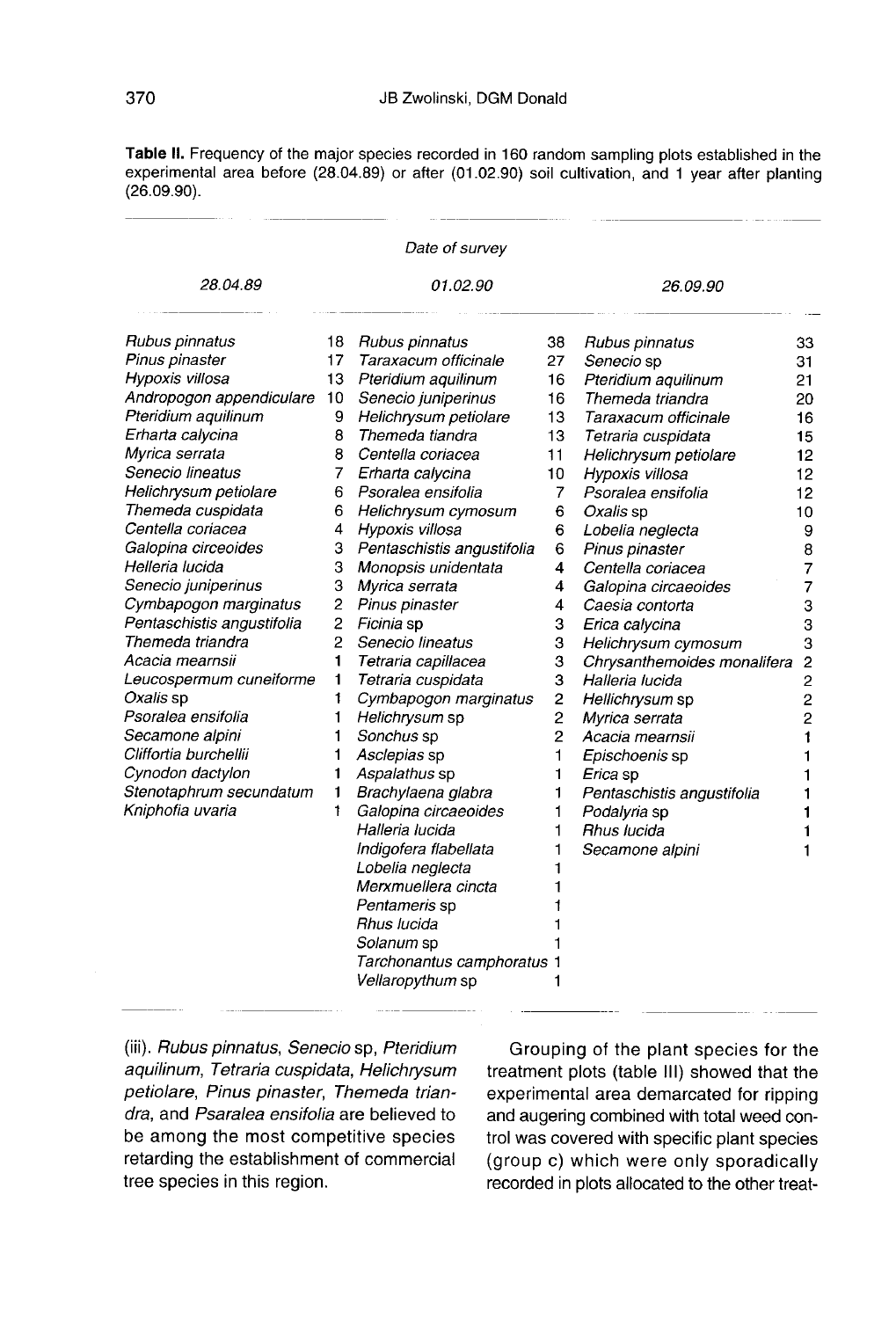Table III. Grouping of species 1 according to their habitat <sup>2</sup> preference as expressed with treatment groups <sup>3</sup> before (28.04.89) or after (01.02.90) treatment application, and 1 year after planting  $(26.09.90)$ .

| 28.04.89                                                                                                                                                   |                                                                                                              |                                                                                     | <i>01.02.90</i>                                                                                                                                                |                                                                                                                                         | 26.09.90                                                                                                                                                                  |                                                                                                                                                |                                                                                                                                                                           |  |
|------------------------------------------------------------------------------------------------------------------------------------------------------------|--------------------------------------------------------------------------------------------------------------|-------------------------------------------------------------------------------------|----------------------------------------------------------------------------------------------------------------------------------------------------------------|-----------------------------------------------------------------------------------------------------------------------------------------|---------------------------------------------------------------------------------------------------------------------------------------------------------------------------|------------------------------------------------------------------------------------------------------------------------------------------------|---------------------------------------------------------------------------------------------------------------------------------------------------------------------------|--|
| Species<br>Treatment:<br>soil cultivation<br>weed control<br><b>ADDPP ARR</b><br>SSTST TST                                                                 |                                                                                                              |                                                                                     | <b>Species</b>                                                                                                                                                 | Treatment:<br>soil cultivation<br>weed control<br>PRRADDP A<br>SSTTSTT S                                                                |                                                                                                                                                                           | <b>Species</b>                                                                                                                                 | Treatment:<br>soil cultivation<br>weed control<br>APR ADPRD<br>SSS TTTTS                                                                                                  |  |
| C martinatus<br>C dactylon<br>E calycina<br>G circaeoides<br>M serrata<br><i>Oxalis</i> sp<br>S alpini<br><i>Senecio</i> sp<br>S secundatum<br>T cuspidata | $-1-1$<br>$-1-$<br>22-22<br>$-1 - 11$<br>11222<br>$1 - - -$<br>$1 - - -$<br>$1 - 11 -$<br>---1-<br>$12 - 11$ | --- (a)<br>---<br>$\cdots$<br>$---$<br>$---$<br><br>---<br>$---$<br>---<br>--1      | Asclepias sp<br>C coriacea<br>C marginatus<br>Ficinia sp<br>G circaeoides<br>H lucida<br>Helichrysum sp<br>H villosa<br>M cincta<br>M unidentata<br>N neglecta | --1----<br>$-222 - 1$<br>$2$ ------<br>$1 - 1 - 1 -$<br>--1----<br>--1----<br>---11--<br>$1121 - 1 -$<br>---1---<br>$-.2-2-$<br>------1 | $\overline{\phantom{0}}$<br>÷,<br>$\overline{a}$<br>$\qquad \qquad \blacksquare$<br>$\blacksquare$<br>÷,<br>$\overline{a}$<br>-<br>$\ddot{\phantom{0}}$<br>$\blacksquare$ | (a) A mearnsii<br>C monalifera<br>Épischoenis sp<br>Erica sp<br>H cymosum<br>Helichrysum sp<br>M serrata<br>P angustifolia<br>R lucida         | --1<br>-----<br>(a)<br>2--<br>-----<br>--1<br>$1 - 1 - 1$<br>$1 -$<br>-----<br>111<br>$- - - - -$<br>$1 - 1$<br>$- - - - -$<br>$11 -$<br>-----<br>$1 -$<br>$-1-$<br>----- |  |
| H villosa<br>P angustifolia<br>P pinaster<br>P aquilinum<br>R pinnatus<br>S lineatus<br>T triandra                                                         | $-2212$<br>$1 - - -$<br>22212<br>211--<br>12222<br>$-112-$<br>$---1$                                         | 112<br>$-1-$<br>122<br>121<br>222<br>111<br>$-1-$                                   | P angustifolia<br>(b) P pinaster<br>P ensifolia<br>R lucida<br>S lineatus<br>Solanum sp<br>Sonchus sp<br>T camphoratus<br>Vellarophitum sp                     | $2 - 1 - - -$<br>$11 - 1 - -$<br>$2 - 111 -$<br>$1 - - - - -$<br>-21----<br>------1-<br>$-1$ -----<br>$--- 1 - -$                       | $\overline{a}$<br>-<br>$\blacksquare$<br>$\overline{a}$<br>L,<br>$\ddot{\phantom{0}}$<br>$\overline{\phantom{a}}$<br>$\overline{a}$<br>۰                                  | E calycina<br>H lucida<br>H petiolare<br>H villosa<br>L neglecta<br>Oxalis sp<br>P pinaster<br>P ensifolia<br>P aquilinum                      | $1 - 1 - 1 - 1$<br>(b)<br>$-1-$<br>$---1$<br>221 ---12<br>111 2-22-<br>$1-2$<br>$-1112$<br>121 1-211<br>12-<br>$2 - 11 -$<br>221 1122-<br>$2 - 2$ $21 - 2$                |  |
| A melanoxylon<br>A appendiculare --11-<br>C coriacea<br>C burghellii<br>H lucida<br>H petiolare<br>K uvaria<br>L cuneiforme<br>P ensifolia                 | $---$<br>----1<br>-----<br>$1 - - -$<br>$1 - 1 -$<br>-----                                                   | --1<br>(c)<br>122<br>$1-2$<br>$1 -$<br>$11 -$<br>$2 - 2$<br>$-1-$<br>$1 - -$<br>-1- | E calycina<br>H cymosum<br>H petiolare<br>M serrata<br>P aquilinum<br>R pinnatus<br>Senecio sp<br>T officinale<br>T cuspidata<br>T triandra                    | ----11-<br>1111-1<br>$2 - 11 -$<br>$1 - - - - -$<br>$-21 - 11$<br>22222222<br>12212122<br>22222221<br>$1 - 1 - - -$<br>2212--2          | $\mathbf{1}$<br>(b)<br>1<br>2<br>2<br>2<br>1<br>1                                                                                                                         | R pinnatus<br>Senecio sp<br>T cuspidata<br>T triandra<br>C contorta<br>C coriacea<br>G circaeoides<br>Podalyria sp<br>S alpini<br>T officinale | 223 11211<br>222 2-222<br>$122$ $11-2$<br>222 1-22-<br>$-11-1$<br>(c)<br><br>$2 - 121$<br>$1 - -$<br>$211 -$<br>1--<br>----1<br>$---$<br>$--1-$<br>$---$<br>21212<br>---  |  |
| <b>Treatment split</b>                                                                                                                                     |                                                                                                              | XXXXX YYY                                                                           | Aspalathus sp<br>B glabra<br>I flabellata<br>Pentameris sp<br>T capillacea                                                                                     | <br>-----<br>-------                                                                                                                    | 1<br>1<br>1<br>1<br>$\overline{c}$                                                                                                                                        | (c) Treatment split XXX YYYYY                                                                                                                  |                                                                                                                                                                           |  |
|                                                                                                                                                            |                                                                                                              | <b>Treatment split</b>                                                              |                                                                                                                                                                | XXXXXX Y                                                                                                                                |                                                                                                                                                                           |                                                                                                                                                |                                                                                                                                                                           |  |

<sup>1</sup> Grouping of species according to their habitat preference: (a) habitat X preferred, (b) no preference in habitat X or Y, and (c) habitat Y preferred. <sup>2</sup> Treatment split into habitats: X or Y. <sup>3</sup> Treatments: augering (A), disking (D), pitting (P), ripping (R), standard weed control (S), total weed control (T). Numbers represent frequency of subplots in which a corresponding species was found.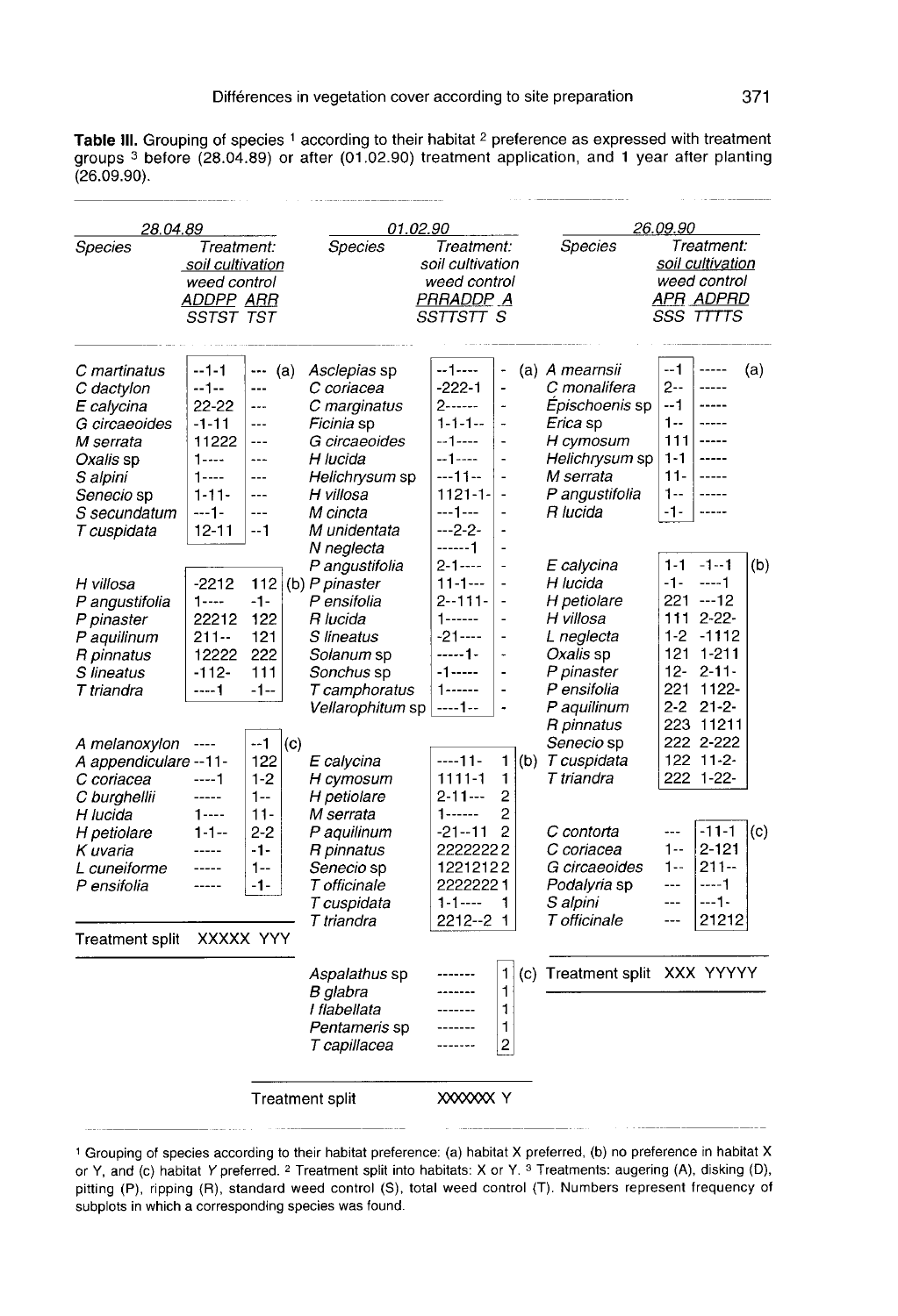ments. The differences in species composition were reduced by treatment application. Five months after the treatments had been applied, only augering combined with standard weed control was represented by a specific vegetation group. One year after planting, augering, pitting and ripping, each combined with standard weed control, were covered with uniform vegetation (group a). A 2nd group, consisting of all the soil cultivation treatments combined with total weed control, had significantly reduced cover. Disking combined with standard weed control resulted in almost total control of vegetation, and weed control treatment was irrelevant. Species considered as the strongest competitors - Rubus pinnatus, Senecio sp, Pteridium aquilinum, Tetraria cuspidata, Helichrysum petiolare, Psoralea ensifolia,

Pinus pinaster and Themeda triandra - were recorded frequently throughout the survey period, forming a vegetation group (group b) not related to any specific treatment.

Vegetation height, cover and dry biomass are shown in table IV for each of the surveys. The vegetation cover was best controlled in disked plots. Disking combined with total weed control reduced the vegetation to 2.9% in cover, 0.1% in height, and 1.1% in biomass compared to the pre-treatment values. Disking results in existing vegetation and humic soil horizons being covered with mineral soil from deeper horizons. This prevents immediate re-colonization of the sites by the vegetation. Despite a relatively low mean vegetation cover and height, however, individual trees could be subjected to severe competition where Senecio spp

 $\sim$   $\sim$ 

| Treatment         |       | Cover (%)                         |                    | Height (m) |                      |                   | Biomass (kg ha-1) |                    |                      |
|-------------------|-------|-----------------------------------|--------------------|------------|----------------------|-------------------|-------------------|--------------------|----------------------|
|                   | 28.04 | 29.09                             | 26.09              | 28.04      | 29.09                | 26.09             | 28.04             | 29.09              | 26.09                |
| Soil cultivation. |       |                                   |                    |            |                      |                   |                   |                    |                      |
| augering          | 9.7   | 8.2 <sup>B</sup>                  | 23.4 <sup>B</sup>  | 0.25       | 0.18 <sup>B</sup>    | 0.56B             | 322.1             | 132.0 <sup>B</sup> | 1407.8 <sup>B</sup>  |
| disking           | 9.5   | 0.4 <sup>A</sup>                  | 7.3 <sup>A</sup>   | 0.19       | 0.01 <sup>A</sup>    | 0.25 <sup>A</sup> | 281.9             | 7.9 <sup>A</sup>   | 279.6A               |
| pitting           | 11.0  | 8.7 <sup>B</sup>                  | 25.5 <sup>B</sup>  | 0.24       | 0.15B                | 0.47B             | 353.2             | 109.9 <sup>B</sup> | 1069.0 <sup>B</sup>  |
| ripping           | 10.6  | 4.2AB                             | 19.1 <sup>AB</sup> | 0.22       | $0.08$ <sup>AB</sup> | 0.57B             | 404.0             | 63.9AB             | 915.3 <sup>B</sup>   |
| Weed control:     |       |                                   |                    |            |                      |                   |                   |                    |                      |
| standard          | 10.0  | 6.7 <sup>B</sup>                  | 27.1 <sup>B</sup>  | 0.21       | 0.17B                | 0.66B             | 320.4             | 66.4               | 1658.8 <sup>B</sup>  |
| total             | 10.4  | 4.1 <sup>A</sup> 106 <sup>A</sup> |                    | 0.24       | 0.05 <sup>A</sup>    | 0.27 <sup>A</sup> | 360.3             | 90.5               | 177.1 <sup>A</sup>   |
| Interactions      |       |                                   |                    |            |                      |                   |                   |                    |                      |
| augering*standard | 8.3   | $11.6^{\circ}$                    | 36.0 <sup>CD</sup> | 0.19       | 0.33 <sup>B</sup>    | 0.80              | 246.0             | 109.2              | 2641.2 <sup>C</sup>  |
| augering*total    | 11.0  | 4.8 <sup>B</sup>                  | 10.8AB             | 0.31       | 0.04 <sup>A</sup>    | 0.32              | 398.2             | 154.8              | 174.7 <sup>AB</sup>  |
| disking*standard  | 8.8   | 0.5 <sup>A</sup>                  | 10.3 <sup>AB</sup> | 0.20       | 0.01 <sup>A</sup>    | 0.40              | 297.6             | 3.4                | 503.0AB              |
| disking*total     | 10.2  | 0.3 <sup>A</sup>                  | 4.3AB              | 0.18       | 0.00 <sup>A</sup>    | 0.10              | 266.2             | 12.4               | 56.2AB               |
| pitting*standard  | 12.5  | $11.5^{\circ}$                    | 39.0 <sup>CD</sup> | 0.21       | 0.27B                | 0.72              | 356.8             | 70.4               | 1970.4 <sup>C</sup>  |
| pitting*total     | 9.6   | 6.0 <sup>B</sup>                  | 12.0 <sup>AB</sup> | 0.26       | 0.04 <sup>A</sup>    | 0.23              | 349.6             | 149.4              | 167.6AB              |
| ripping*standard  | 10.5  | 3.1 <sup>AB</sup>                 | 23.0 <sup>BC</sup> | 0.22       | 0.06 <sup>A</sup>    | 0.72              | 381.0             | 82.6               | 1520.4 <sup>BC</sup> |
| ripping*total     | 10.8  | 5.3 <sup>B</sup>                  | $15.1^{AB}$        | 0.21       | 0.11AB               | 0.42              | 427.0             | 45.2               | 310.2AB              |

Table IV. Vegetation abundance in the experimental area assessed before (28.04.89) or after (29.09.89) site preparation, and 1 year after planting (26.09.90).

 $A-D$  Means with different letter indexes differ significantly ( $P < 0.05$ ) within sampling dates.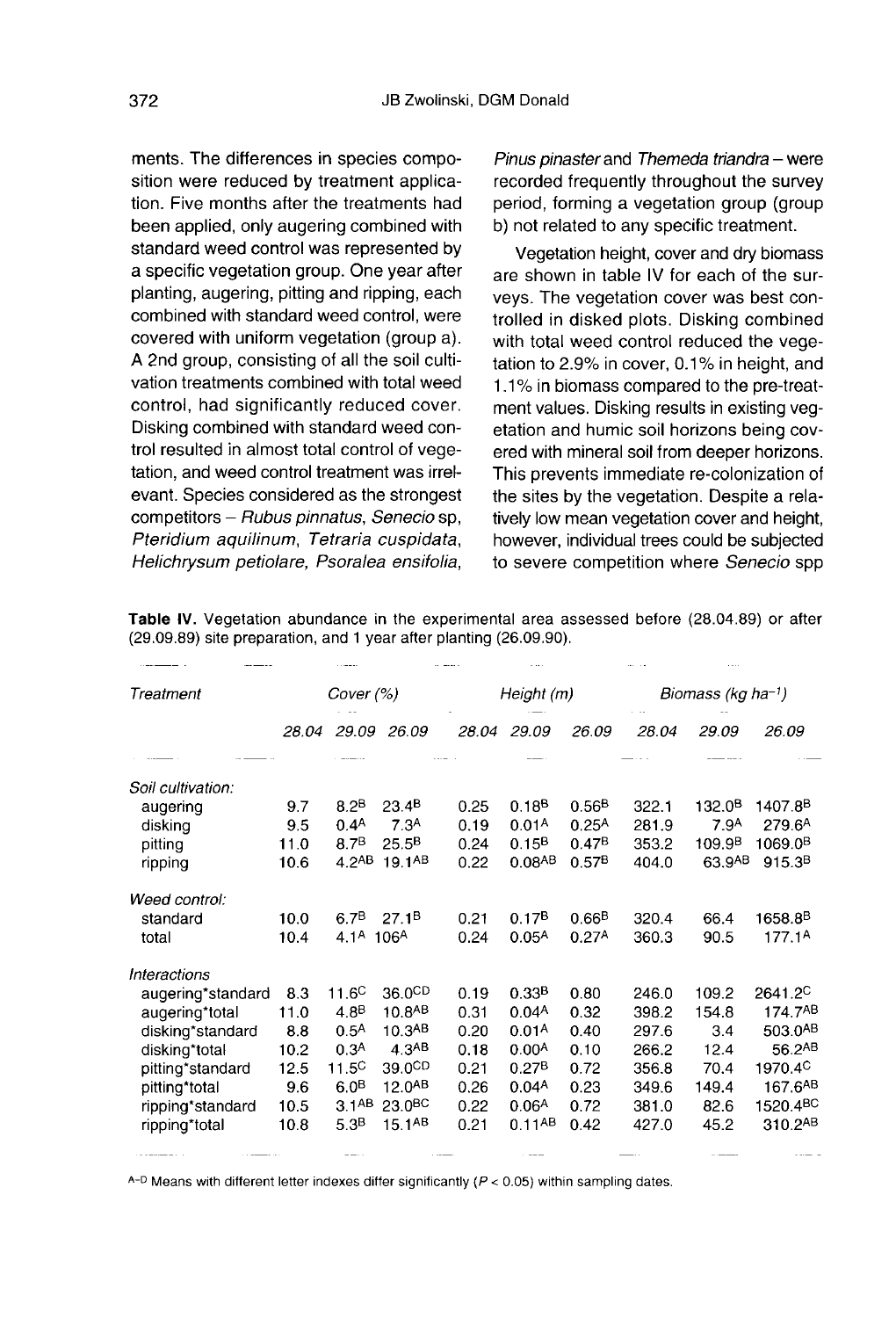is regenerated on the exposed mineral soil. Senecio spp spread quickly on bare ground and grew rapidly, overtopped the trees and caused occasional mechanical damage through wind buffeting.

The amount of vegetation increased after augering or pitting combined with standard weed control. One year after planting, augering and standard weed control produced 2 641 kg ha<sup>-1</sup> of vegetation, that is, 47 times more than the combination of disking and total weed control. The standard method of site preparation in the region (ie, pitting and standard weed control) yielded the 2nd largest amount of vegetation not differing significantly from augering and standard weed control. Frequently, pits were invaded by grasses taking advantage of the fertilizer applied on the soil surface around the planted trees. The average reduction of vegetation biomass by 90% through "total weed control" was achieved by repetitive mechanical and chemical measures.

# **CONCLUSIONS**

i) Natural vegetation regenerates rapidly and colonizes bare ground when released from tree competition after timber harvesting. Its natural successional development, however, is disturbed by site preparation for tree planting and rapid natural regeneration of exotic trees. The impact of this repetitive disturbance on regeneration potential of the native species and their continued presence on the sites is unknown.

ii) The cover of competing vegetation is significantly reduced by intensive soil cultivation and weed control. However, the most impor tant weed species in tree plantations remain common irrespective of the site preparation method applied.

iii) It is recommended that the time between harvesting and re-establishment be reduced to decrease competition from natural vegetation and to reduce costs of weed control. More research is needed to find better control measures against the important weeds.

# ACKNOWLEDGMENTS

This study was funded by the Department of Water Affairs and Forestry and conducted by the Division of Forest Science and Technology of CSIR in South Africa. Messrs J Vlok and M Viviers are thanked for their help in the identification of plant species.

## **REFERENCES**

- Ackocks JPH (1971) The distribution of certain ecologically important grasses in South Africa. Mitt Bot Staatssamml Munch 10, 149-160
- Auclair D (1983) "Natural" mixed forests and "artificial" monospecific forests. In: Disturbance and ecosystems: components of response (HA Mooney, M Gordon, eds), Springer-Verlag, Berlin, Heidelberg, New York, Tokyo, 71-82
- Chapin FSIII (1983) Patterns of nutrient absorption and use by plants from natural and man-modified environments. In: Disturbance and ecosystems: components of response (HA Mooney, M Gordon, eds), Springer-Verlag, Berlin, Heidelberg, New York, Tokyo, 175-187
- Cowling RM, Moll EJ, Campbell BM (1976) The ecological status of the understorey communities of pine forests on Table Mountain. S Afr For J 99, 13- 23
- Donald DGM, Schönau APG (1963) Some preliminary results from a fertilizer/cultivation experiment with Pinus radiata. For S Afr 2, 53-69
- Grubb PJ (1977) The maintenance of species-richness in plant communities: the importance of the regeneration niche. Biol Rev 52, 107-145
- Hill MO (1979) Twinspan: a Fortran programme for arranging multivariate data in an ordered 2-way table by classification of the individuals and the attributes. Cornell Univ, New York, 90 p
- MacVicar CN (1990) Soil classification for South Africa. Memoirs on the Agricultural Natural Resources of South Africa 15. Dept of Agricultural Development, Pretoria, 257 p
- MacVicar CN et al (1977) Soil classification: a binomial system for South Africa. Dept of Agricultural Technical Services, Pretoria, 150 p